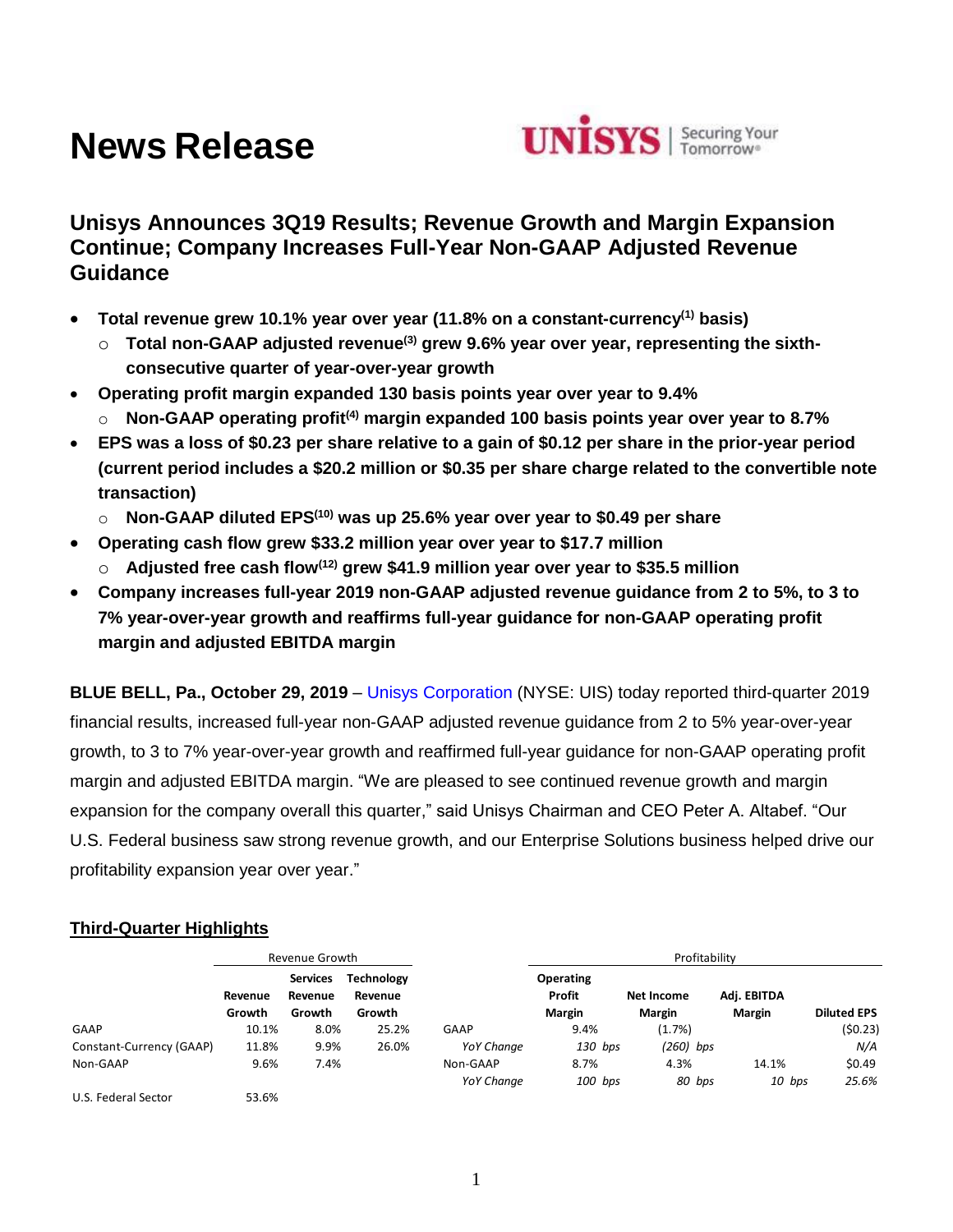## **Summary of Third-Quarter 2019 Business Results**

## **Company:**

Third-quarter 2019 revenue grew 10.1% year over year to \$757.6 million versus \$688.3 million in the prioryear period (11.8% growth on a constant-currency basis). Non-GAAP adjusted revenue grew 9.6% to \$750.8 million, representing the sixth-consecutive quarter of year-over-year non-GAAP adjusted revenue growth. U.S. Federal sector revenue grew 53.6% year over year, the highest quarterly rate in over 15 years.

Operating profit margin in the third quarter expanded 130 basis points year over year to 9.4%, versus 8.1% in the prior-year period. Non-GAAP operating profit margin expanded 100 basis points year over year to 8.7%.

Net loss for the third quarter 2019 was \$13.2 million versus net income of \$6.1 million in the prior-year period (current period includes a \$20.2 million charge related to the convertible note transaction). As a result of this charge, which had a \$0.35 per share impact, the loss per share was \$0.23, compared to earnings per share of \$0.12 in the prior-year period. Non-GAAP diluted earnings per share was up 25.6% year over year to \$0.49 per share versus \$0.39 per share in the prior-year period.

Adjusted EBITDA<sup>(9)</sup> increased 10.5% year over year to \$106.2 million. Net income margin was (1.7)%, compared to 0.9% in the prior-year period, with the year-over-year decline due to the charge related to the convertible note transaction. Adjusted EBITDA margin expanded 10 basis points year over year to 14.1%, versus 14.0% in the prior-year period.

Operating cash flow in the third quarter was up \$33.2 million year over year to \$17.7 million, versus a use of cash of \$15.5 million in the prior-year period. Free cash flow<sup>(11)</sup> was up \$48.9 million year over year to \$(14.3) million, compared to \$(63.2) million in the prior-year period. Adjusted free cash flow was up \$41.9 million year over year to \$35.5 million, versus a use of cash of \$6.4 million in the prior-year period. At September 30, 2019, the company had \$425.4 million in cash and cash equivalents.

### **Services:**

Services revenue grew 8.0% year over year in the third quarter (or 9.9% in constant-currency) to \$654.1 million, representing the sixth-consecutive quarter of year-over-year growth for the segment. Services non-GAAP adjusted revenue grew 7.4% year over year to \$647.3 million. Services gross profit margin was up 170 basis points year over year to 17.6%, and Services operating profit margin was up 240 basis points year over year to 5.5%. Non-GAAP adjusted Services gross profit<sup>(5)</sup> margin was up 140 basis points year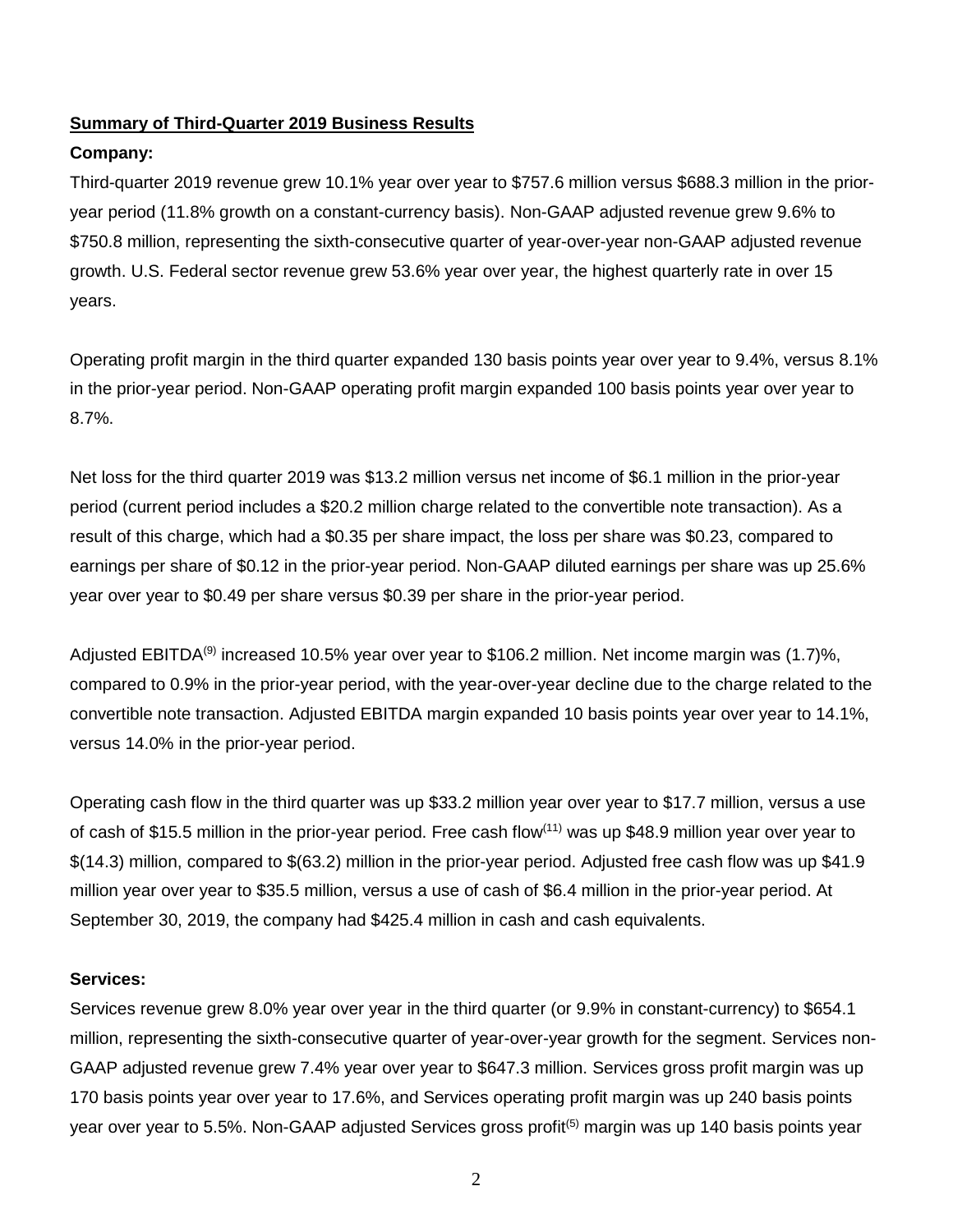over year to 16.8%, and non-GAAP adjusted Services operating profit<sup>(6)</sup> margin was up 190 basis points year over year to 4.5%. Services backlog<sup>(2)</sup> was \$4.2 billion, relative to \$4.9 billion in the prior-year period. The growth rate in the prior-year period represented the highest growth in this metric since 1999. Inclusive of the unfunded portion of U.S. Federal Services backlog, Services backlog was up year over year.

## **Technology:**

Technology revenue was up 25.2% year over year to \$103.5 million (up 26.0% in constant currency). During the quarter, there was a large Technology contract in the U.S. Federal sector that had a significant third-party component, which impacted margins for the segment. As a result, Technology gross profit margin was 51.1% compared to 62.4% in the prior-year period, while Technology operating profit margin was 33.0% versus 39.7% in the prior-year period. There were no non-GAAP adjustments in the Technology segment in the current or prior-year quarter.

## **Select Third-Quarter Contract Signings:**

In the third quarter, the company entered into several contracts in each of its sectors including the following:

- U.S. Federal: In the third quarter, U.S. Defense Information Systems Agency (DISA), the agency that provides enterprise IT supporting the full spectrum of military operations, selected Unisys for the 4th Estate Global Service Center contract to optimize, modernize and consolidate service desk and field services for U.S. Department of Defense agencies in the U.S. and overseas. Under the contract, Unisys will deliver capabilities of its InteliServe™ platform of service desk managed services. The contract, worth up to \$214 million, will serve 19 of the Defense Department's "4th Estate" organizations, a group of agencies and field activities that reside outside of the military branches and provide support functions critical to military services.
- Public: The Queensland Department of Transport and Main Roads (TMR) in Australia has expanded its contract with Unisys to provide facial image processing technology and services for the state's smart card driver license. Unisys will provide TMR's new Facial Signature Image Processing system based on the Unisys Stealth(identity)™ multi-factor identity management and authentication solution. Stealth(identity) automates the process of biometric enrollment – capturing biometric data used to authenticate identities – and provides configurable application programming interfaces to integrate biometric authentication across physical and digital channels, including mobile devices.
- Commercial: Unisys signed a contract in the third quarter to help MAB Kargo Sdn Bhd (MASkargo), the cargo division of Malaysia Airlines, expand its range of cargo booking options with a new online booking service allowing all types of customers to conveniently access the airline's cargo services, anytime and anywhere, via the airline's website. Unisys will provide Digi-Connect systems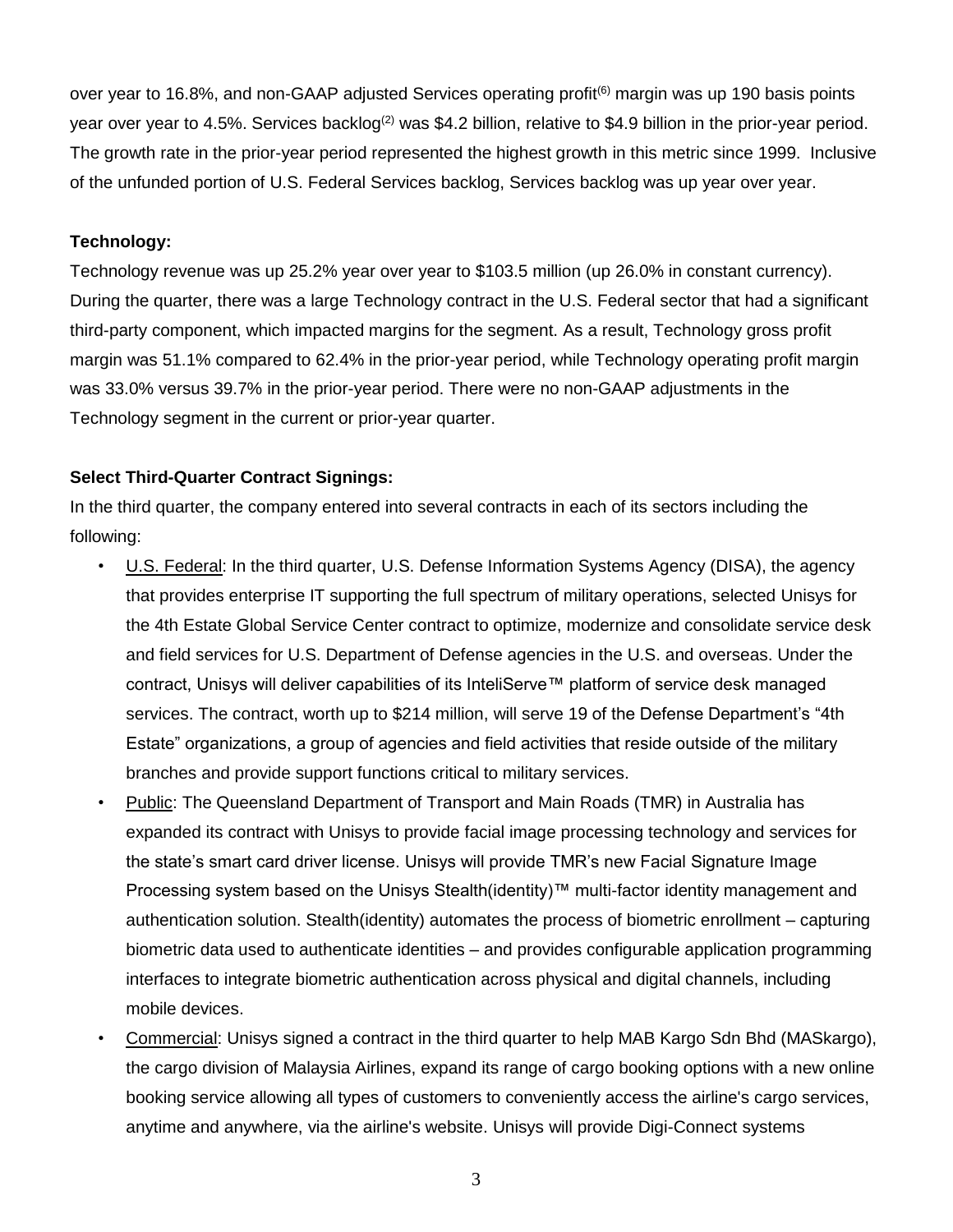integration services to link the airline's website to the core Unisys Digistics™ air cargo digital logistics management solution. This will enable real-time access to MASkargo's cargo capacity, rates and tracking via XML/API connectivity to ensure an omnichannel experience regardless of which online method is used.

• Financial Services: Bancolombia signed a contract with Unisys, including using our InteliServe™ offering, to provide a wide range of secure digital workplace services, help desk and field services.

## **Conference Call**

Unisys will hold a conference call today at 5:00 p.m. Eastern Time to discuss its results. The listen-only webcast, as well as the accompanying presentation materials, can be accessed on the Unisys Investor website at [www.unisys.com/investor.](http://www.unisys.com/investor) Following the call, an audio replay of the webcast, and accompanying presentation materials, can be accessed through the same link.

(1) **Constant currency** – The company refers to growth rates in constant currency or on a constant currency basis so that the business results can be viewed without the impact of fluctuations in foreign currency exchange rates to facilitate comparisons of the company's business performance from one period to another. Constant currency is calculated by retranslating current and prior period results at a consistent rate.

(2) **Services Backlog** – Services Backlog is the balance of contracted services revenue not yet recognized, including only the funded portion of services contracts with the U.S. Federal government.

## **Non-GAAP and Other Information**

Although appropriate under generally accepted accounting principles ("GAAP"), the company's results reflect revenue and charges that the company believes are not indicative of its ongoing operations and that can make its revenue, profitability and liquidity results difficult to compare to prior periods, anticipated future periods, or to its competitors' results. These items consist of certain portions of revenue, postretirement, debt exchange and cost-reduction and other expenses. Management believes each of these items can distort the visibility of trends associated with the company's ongoing performance. Management also believes that the evaluation of the company's financial performance can be enhanced by use of supplemental presentation of its results that exclude the impact of these items in order to enhance consistency and comparativeness with prior or future period results. The following measures are often provided and utilized by the company's management, analysts, and investors to enhance comparability of year-over-year results, as well as to compare results to other companies in our industry.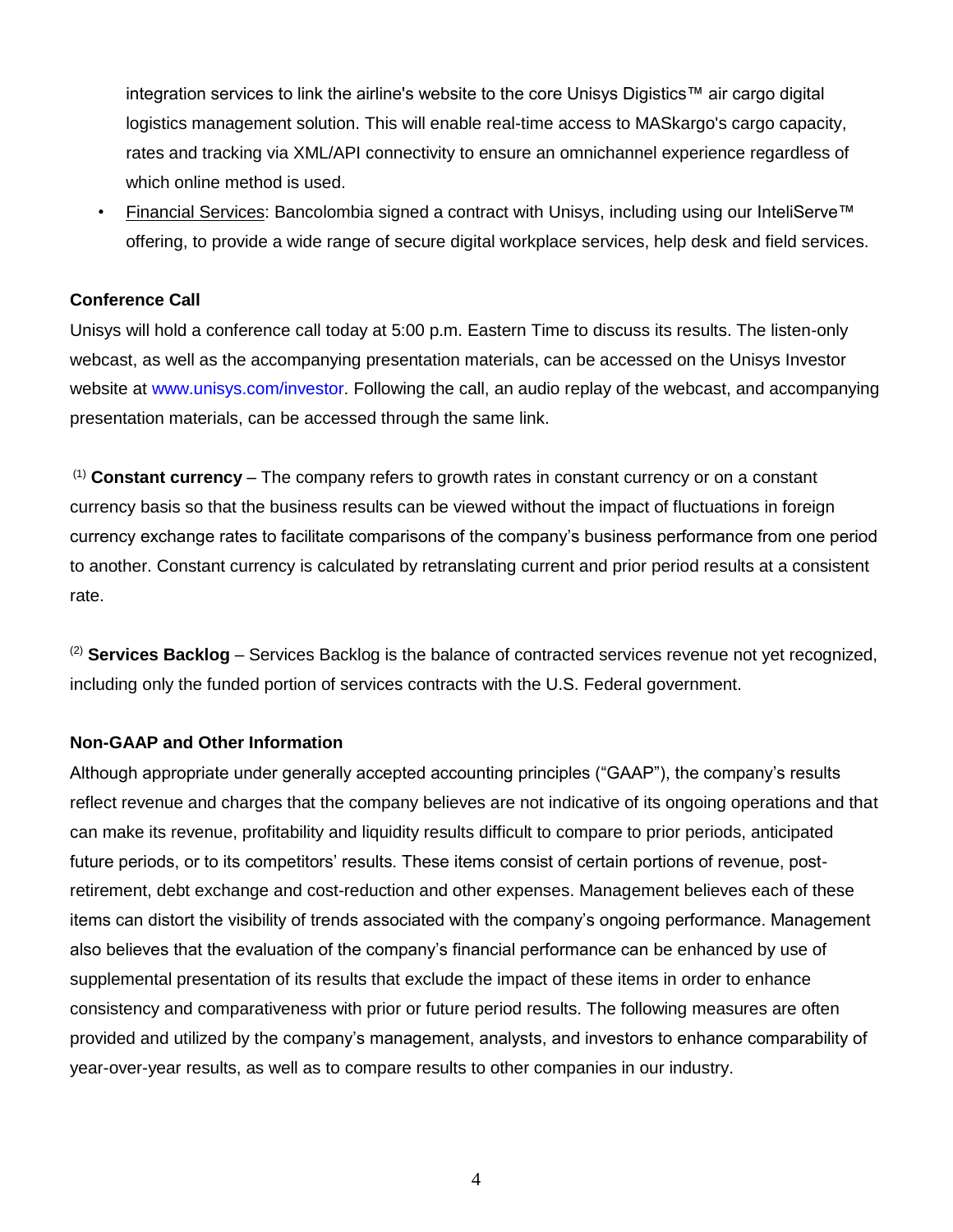<sup>(3)</sup> Non-GAAP adjusted revenue – In 2018 and 2019, the company's non-GAAP results reflect adjustments to exclude certain revenue. In 2018, this includes revenue from software license extensions and renewals, which were contracted for in 2017 and properly recorded as revenue at that time under the revenue recognition rules then in effect (ASC 605). Upon adoption of the new revenue recognition rules (ASC 606) on January 1, 2018, and since the company adopted ASC 606 under the modified retrospective method whereby prior periods were not restated, the company was required to include \$53 million in the cumulative effect adjustment to retained earnings on January 1, 2018. ASC 606 requires revenue related to software license renewals or extensions to be recorded when the new license term begins, which in the case of the \$53 million was January 1, 2018. The company has excluded revenue and related profit for these software licenses in its non-GAAP results since it has been previously reported in 2017. This is a one-time adjustment and it will not reoccur in future periods. Additionally, the company's non-GAAP results include adjustments to exclude certain revenue and related profit relating to reimbursements from the company's check-processing JV partners for restructuring expenses included as part of the company's restructuring program.

(4) **Non-GAAP operating profit** – The company recorded pretax post-retirement expense and pretax charges in connection with cost-reduction activities, debt exchange and other expenses. For the company, non-GAAP operating profit excluded these items. The company believes that this profitability measure is more indicative of the company's operating results and aligns those results to the company's external guidance, which is used by the company's management to allocate resources and may be used by analysts and investors to gauge the company's ongoing performance. During 2018 and 2019, the company included the non-GAAP adjustments discussed in (3) herein.

(5) **Non-GAAP adjusted Services gross profit** – During 2018 and 2019, the company included the adjustments discussed in (3) herein.

(6) **Non-GAAP adjusted Services operating profit** – During 2018 and 2019, the company included the adjustments discussed in (3) herein.

(7) **Non-GAAP adjusted Technology gross profit** – In the first quarter of 2018, the company included the ASC 606 adjustment discussed in (3) herein.

(8) **Non-GAAP adjusted Technology operating profit** – In the first quarter of 2018, the company included the ASC 606 adjustment discussed in (3) herein.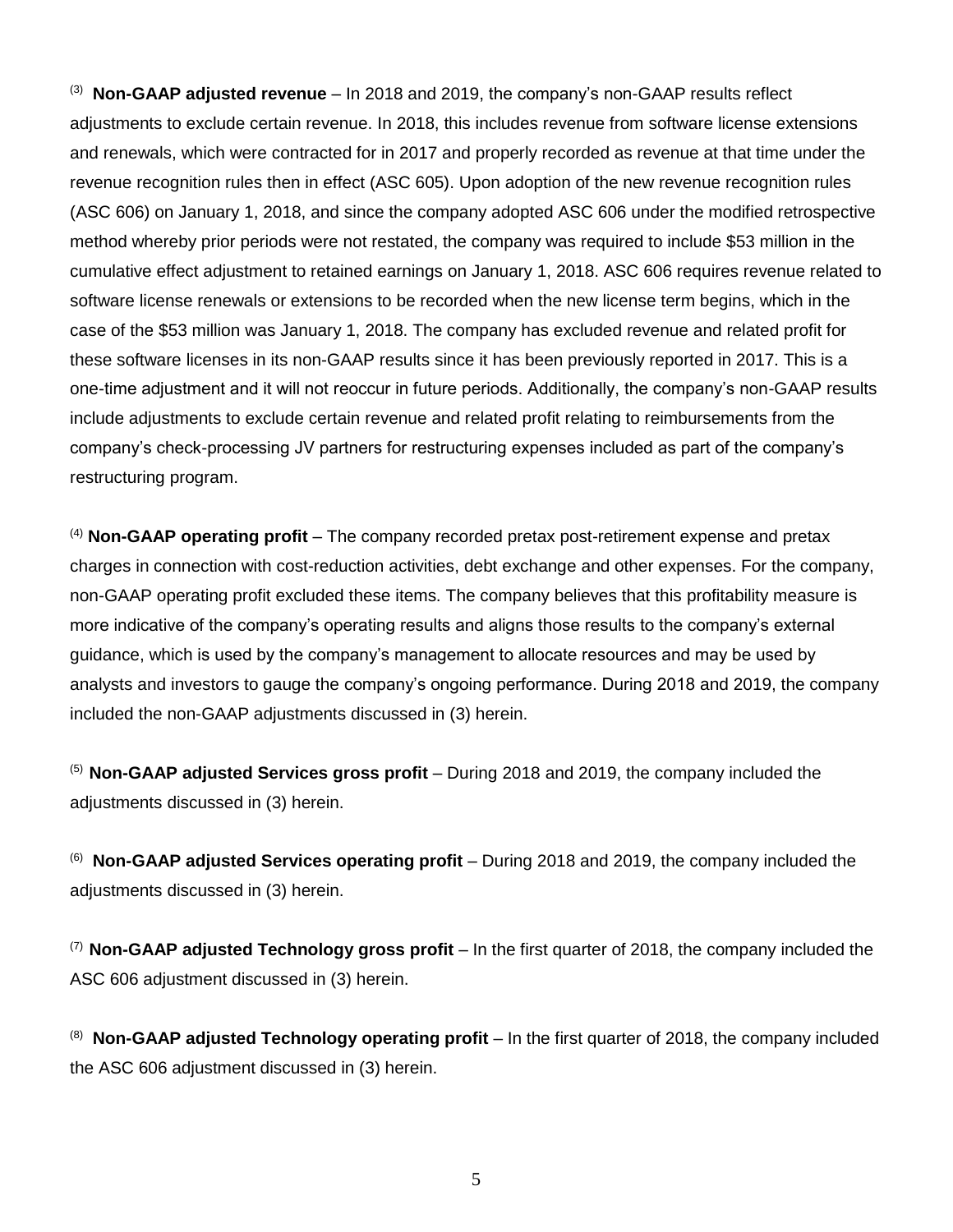(9) **EBITDA & adjusted EBITDA** – Earnings before interest, taxes, depreciation and amortization ("EBITDA") is calculated by starting with net income (loss) attributable to Unisys Corporation common shareholders and adding or subtracting the following items: net income attributable to noncontrolling interests, interest expense (net of interest income), provision for income taxes, depreciation and amortization. Adjusted EBITDA further excludes post-retirement, debt exchange, and cost-reduction and other expenses, non-cash share-based expense, and other (income) expense adjustment. In order to provide investors with additional understanding of the company's operating results, these charges are excluded from the adjusted EBITDA calculation. During 2018 and 2019, the company included the adjustments discussed in (3) herein.

(10) **Non-GAAP diluted earnings per share** – The company has recorded post-retirement expense and charges in connection with debt exchange and cost-reduction activities and other expenses. Management believes that investors may have a better understanding of the company's performance and return to shareholders by excluding these charges from the GAAP diluted earnings/loss per share calculations. The tax amounts presented for these items for the calculation of non-GAAP diluted earnings per share include the current and deferred tax expense and benefits recognized under GAAP for these amounts. During 2018 and 2019, the company included the adjustments discussed in (3) herein.

(11) **Free cash flow** – The company defines free cash flow as cash flow from operations less capital expenditures. Management believes this liquidity measure gives investors an additional perspective on cash flow from on-going operating activities in excess of amounts used for reinvestment.

(12) **Adjusted free cash flow** – Because inclusion of the company's post-retirement contributions and costreduction charges/reimbursements and other payments in free cash flow may distort the visibility of the company's ability to generate cash flow from its operations without the impact of these non-operational costs, management believes that investors may be interested in adjusted free cash flow, which provides free cash flow before these payments. This liquidity measure was provided to analysts and investors in the form of external guidance and is used by management to measure operating liquidity.

### **About Unisys**

Unisys is a global information technology company that builds high-performance, security-centric solutions for the most demanding businesses and governments. Unisys offerings include security software and services; digital transformation and workplace services; industry applications and services; and innovative software operating environments for high-intensity enterprise computing. For more information on how Unisys builds better outcomes securely for its clients across the Government, Financial Services and Commercial markets, visit [www.unisys.com.](http://www.unisys.com/)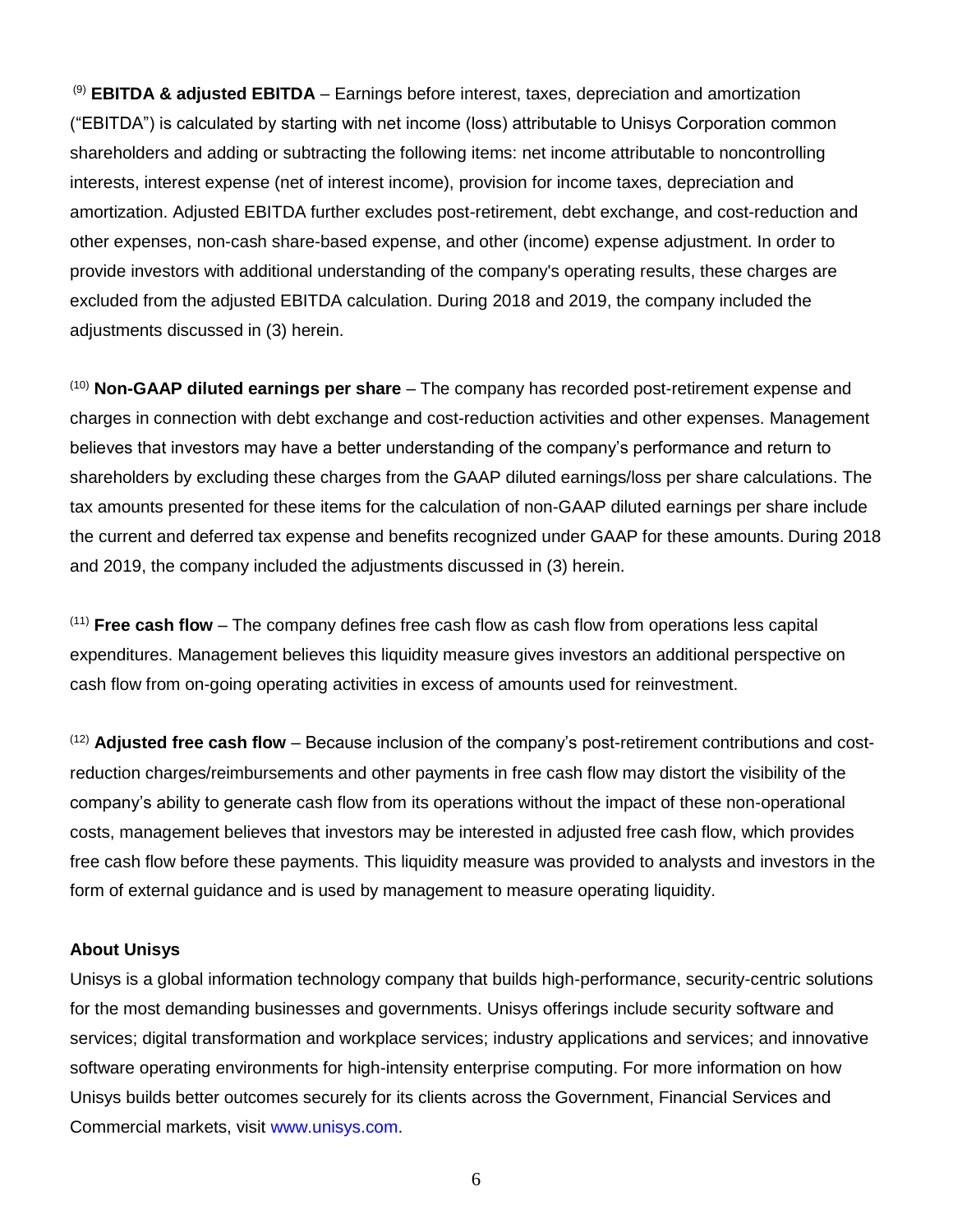#### **Forward-Looking Statements**

Any statements contained in this release that are not historical facts are forward-looking statements as defined in the Private Securities Litigation Reform Act of 1995. Forward-looking statements include, but are not limited to, any projections of earnings, revenues, annual contract value, total contract value, new business ACV or TCV, backlog or other financial items; any statements of the company's plans, strategies or objectives for future operations; statements regarding future economic conditions or performance; and any statements of belief or expectation. All forward-looking statements rely on assumptions and are subject to various risks and uncertainties that could cause actual results to differ materially from expectations. In particular, statements concerning annual and total contract value are based, in part, on the assumption that all options of the contracts (Federal only) included in the calculation of such value will be exercised and that each of those contracts will continue for their full contracted term. Risks and uncertainties that could affect the company's future results include, but are not limited to, the following: our ability to improve revenue and margins in our services business; our significant pension obligations and required cash contributions and requirements to make additional significant cash contributions to our defined benefit pension plans; our ability to access financing markets; our ability to maintain our installed base and sell new solutions; the potential adverse effects of aggressive competition in the information services and technology marketplace; cybersecurity breaches could result in significant costs and could harm our business and reputation; the potential adverse effects of a U.S. Federal government shutdown; our ability to effectively anticipate and respond to volatility and rapid technological innovation in our industry; our ability to retain significant clients; our contracts may not be as profitable as expected or provide the expected level of revenues; the risks of doing business internationally when a significant portion of our revenue is derived from international operations; the business and financial risk in implementing future acquisitions or dispositions; the impact of Brexit could adversely affect the company's operations in the United Kingdom as well as the funded status of the company's U.K. pension plans; our ability to attract, motivate and retain experienced and knowledgeable personnel in key positions; contracts with U.S. governmental agencies may subject us to audits, criminal penalties, sanctions and other expenses and fines; a significant disruption in our IT systems could adversely affect our business and reputation; we may face damage to our reputation or legal liability if our clients are not satisfied with our services or products; the performance and capabilities of third parties with whom we have commercial relationships; an involuntary termination of the company's U.S. qualified defined benefit pension plans; the potential for intellectual property infringement claims to be asserted against us or our clients; the possibility that legal proceedings could affect our results of operations or cash flow or may adversely affect our business or reputation; the adverse effects of global economic conditions, acts of war, terrorism or natural disasters and the company's consideration of all available information following the end of the quarter and before the filing of the Form 10-Q and the possible impact of this subsequent event information on its financial

7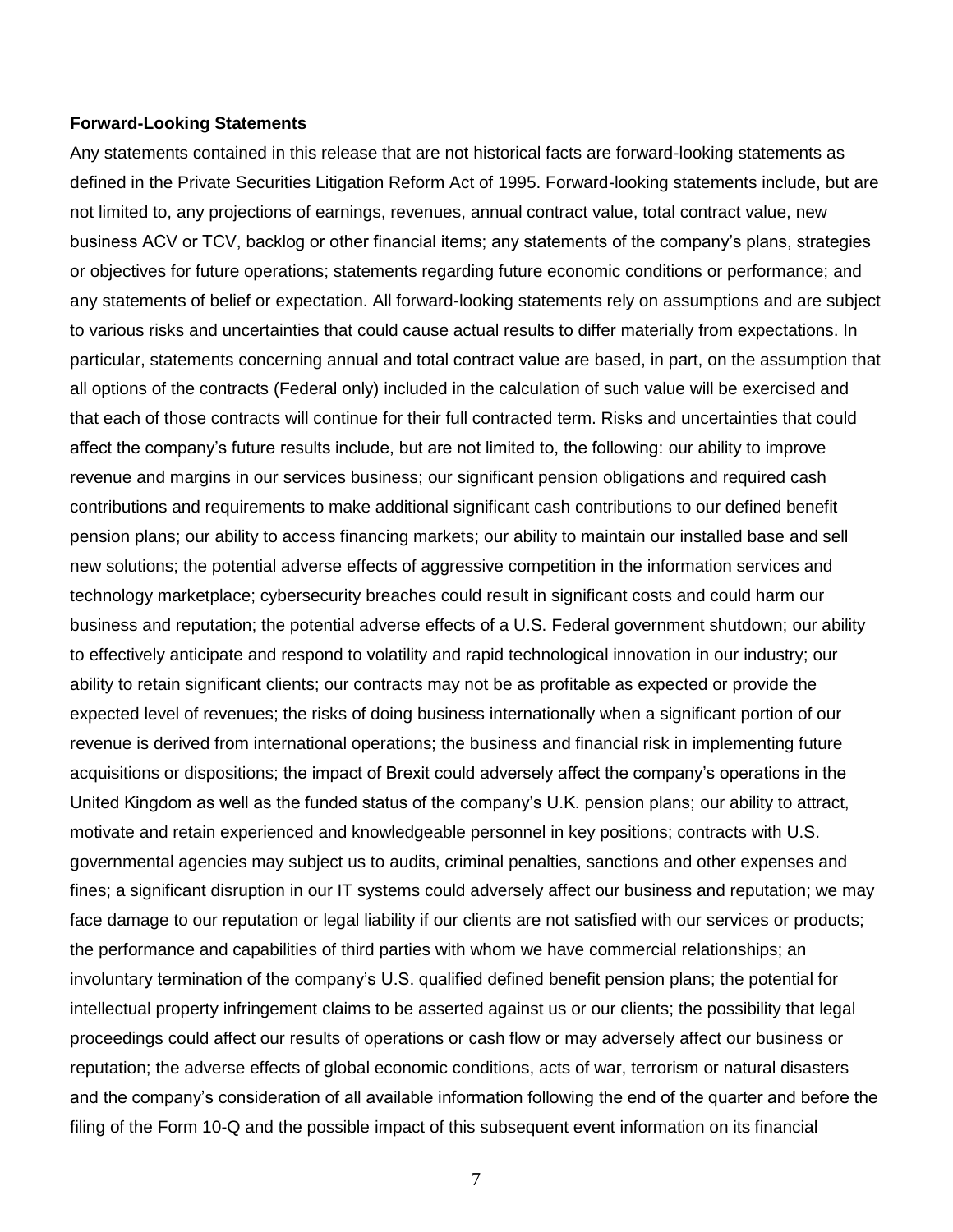statements for the reporting period. Additional discussion of factors that could affect the company's future results is contained in its periodic filings with the Securities and Exchange Commission. The company assumes no obligation to update any forward-looking statements.

## **Contacts:**

Investors: Courtney Holben, Unisys, 215-986-3379 courtney.holben@unisys.com

Media: John Clendening, Unisys, 214-403-1981 john.clendening@unisys.com

###

## RELEASE NO.: 1029/9721

Unisys and other Unisys products and services mentioned herein, as well as their respective logos, are trademarks or registered trademarks of Unisys Corporation. Any other brand or product referenced herein is acknowledged to be a trademark or registered trademark of its respective holder.

UIS-Q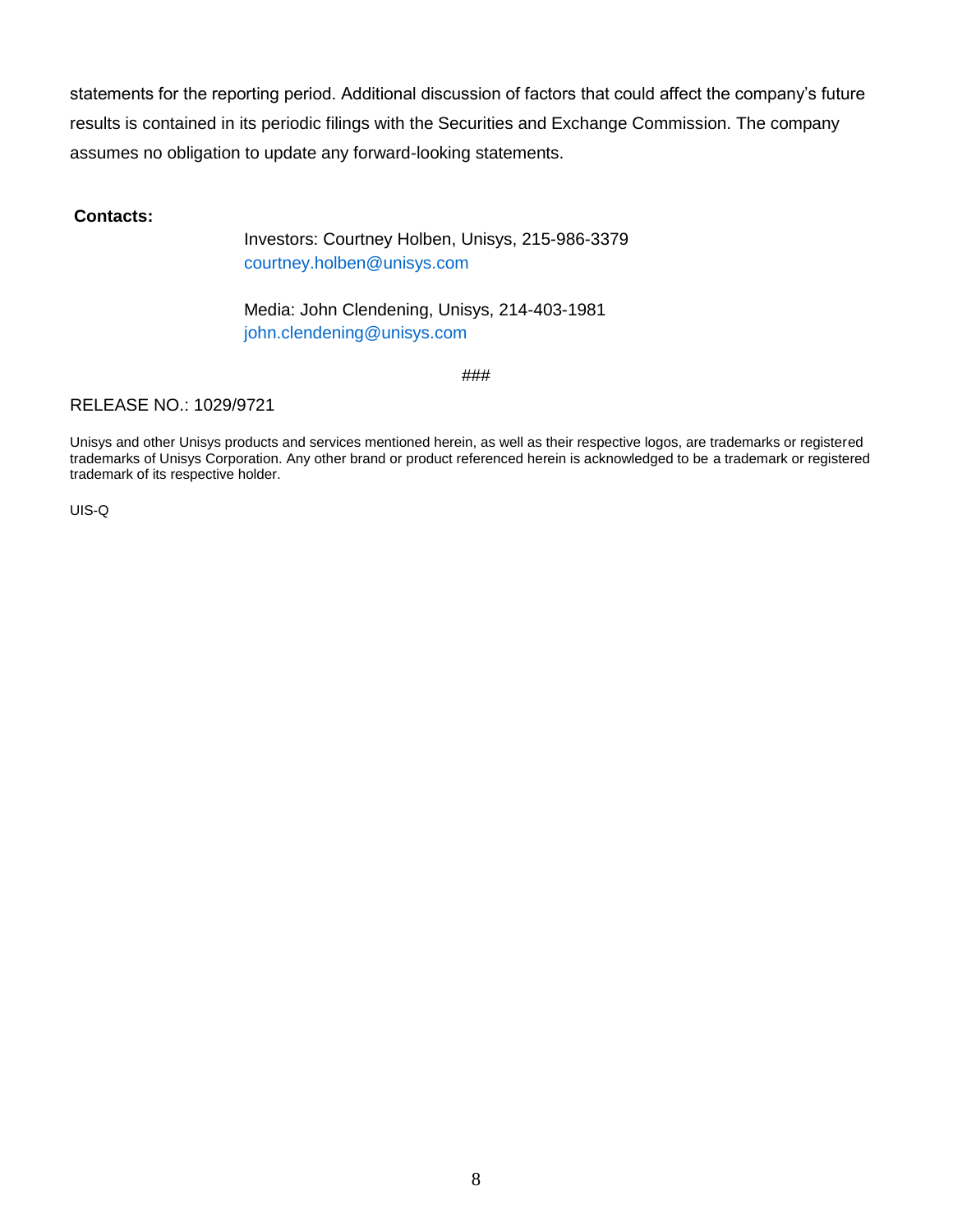#### **UNISYS CORPORATION CONSOLIDATED STATEMENTS OF INCOME (Unaudited) (Millions, except per share data)**

|                                                                             | <b>Three Months Ended</b><br>September 30, |        |    |        |    | <b>Nine Months Ended</b><br>September 30, |    |         |  |
|-----------------------------------------------------------------------------|--------------------------------------------|--------|----|--------|----|-------------------------------------------|----|---------|--|
|                                                                             |                                            | 2019   |    | 2018   |    | 2019                                      |    | 2018    |  |
| <b>Revenue</b>                                                              |                                            |        |    |        |    |                                           |    |         |  |
| Services                                                                    | \$                                         | 654.1  | \$ | 605.6  | \$ | 1,919.6                                   | \$ | 1,760.8 |  |
| Technology                                                                  |                                            | 103.5  |    | 82.7   |    | 287.6                                     |    | 303.3   |  |
|                                                                             |                                            | 757.6  |    | 688.3  |    | 2,207.2                                   |    | 2,064.1 |  |
| <b>Costs and expenses</b>                                                   |                                            |        |    |        |    |                                           |    |         |  |
| Cost of revenue:                                                            |                                            |        |    |        |    |                                           |    |         |  |
| Services                                                                    |                                            | 536.1  |    | 504.9  |    | 1,582.8                                   |    | 1,460.0 |  |
| Technology                                                                  |                                            | 49.1   |    | 29.6   |    | 108.2                                     |    | 96.2    |  |
|                                                                             |                                            | 585.2  |    | 534.5  |    | 1,691.0                                   |    | 1,556.2 |  |
| Selling, general and administrative                                         |                                            | 95.6   |    | 90.9   |    | 293.3                                     |    | 274.5   |  |
| Research and development                                                    |                                            | 5.9    |    | 7.1    |    | 22.1                                      |    | 21.8    |  |
|                                                                             |                                            | 686.7  |    | 632.5  |    | 2,006.4                                   |    | 1,852.5 |  |
| <b>Operating profit</b>                                                     |                                            | 70.9   |    | 55.8   |    | 200.8                                     |    | 211.6   |  |
| Interest expense                                                            |                                            | 15.2   |    | 15.9   |    | 46.9                                      |    | 48.2    |  |
| Other income (expense), net                                                 |                                            | (49.2) |    | (17.7) |    | (108.5)                                   |    | (58.3)  |  |
| Income before income taxes                                                  |                                            | 6.5    |    | 22.2   |    | 45.4                                      |    | 105.1   |  |
| Provision for income taxes                                                  |                                            | 15.9   |    | 15.2   |    | 41.8                                      |    | 50.4    |  |
| <b>Consolidated net income (loss)</b>                                       |                                            | (9.4)  |    | 7.0    |    | 3.6                                       |    | 54.7    |  |
| Net income attributable to noncontrolling interests                         |                                            | 3.8    |    | 0.9    |    | 10.0                                      |    | 4.2     |  |
| Net income (loss) attributable to Unisys Corporation<br>common shareholders | \$                                         | (13.2) | \$ | 6.1    |    | (6.4)                                     | \$ | 50.5    |  |
| Earnings (loss) per share attributable to Unisys<br>Corporation             |                                            |        |    |        |    |                                           |    |         |  |
| <b>Basic</b>                                                                | \$                                         | (0.23) | \$ | 0.12   | S  | (0.12)                                    | \$ | 0.99    |  |
| <b>Diluted</b>                                                              | $\frac{1}{3}$                              | (0.23) | \$ | 0.12   | \$ | (0.12)                                    | \$ | 0.89    |  |
| Shares used in the per share computations (in thousands):                   |                                            |        |    |        |    |                                           |    |         |  |
| Basic                                                                       |                                            | 58,245 |    | 51,021 |    | 53,815                                    |    | 50,918  |  |
| <b>Diluted</b>                                                              |                                            | 58,245 |    | 51,718 |    | 53,815                                    |    | 73,265  |  |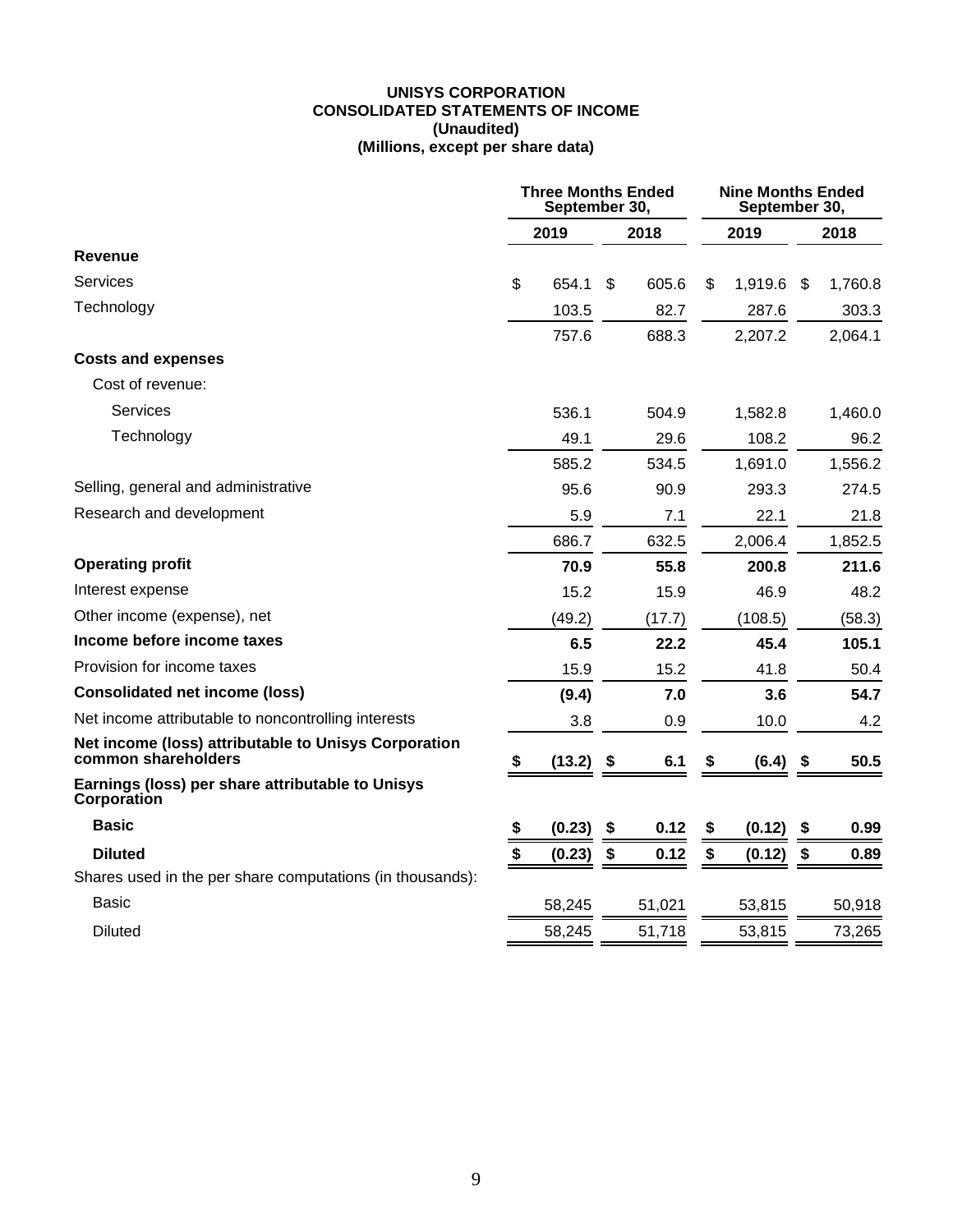#### **UNISYS CORPORATION SEGMENT RESULTS (Unaudited) (Millions)**

|                                       | Total |        | Eliminations |       | Services    | Technology |        |
|---------------------------------------|-------|--------|--------------|-------|-------------|------------|--------|
| Three Months Ended September 30, 2019 |       |        |              |       |             |            |        |
| Customer revenue                      | \$    | 757.6  | \$           |       | \$<br>654.1 | \$         | 103.5  |
| Intersegment                          |       |        |              | (2.3) |             |            | 2.3    |
| Total revenue                         |       | 757.6  | \$           | (2.3) | \$<br>654.1 | \$         | 105.8  |
| Gross profit percent                  |       | 22.8 % |              |       | 17.6 %      |            | 51.1 % |
| Operating profit percent              |       | 9.4 %  |              |       | 5.5 %       |            | 33.0 % |
| Three Months Ended September 30, 2018 |       |        |              |       |             |            |        |
| Customer revenue                      | \$    | 688.3  | \$           |       | \$<br>605.6 | \$         | 82.7   |
| Intersegment                          |       |        |              | (4.3) |             |            | 4.3    |
| Total revenue                         |       | 688.3  | \$           | (4.3) | \$<br>605.6 | \$.        | 87.0   |
| Gross profit percent                  |       | 22.3 % |              |       | 15.9 %      |            | 62.4 % |
| Operating profit percent              |       | 8.1 %  |              |       | 3.1%        |            | 39.7 % |

|                                      |    | Total   |    | Eliminations | <b>Services</b> | Technology |        |  |
|--------------------------------------|----|---------|----|--------------|-----------------|------------|--------|--|
| Nine Months Ended September 30, 2019 |    |         |    |              |                 |            |        |  |
| Customer revenue                     | \$ | 2,207.2 | \$ |              | \$<br>1,919.6   | \$         | 287.6  |  |
| Intersegment                         |    |         |    | (6.8)        |                 |            | 6.8    |  |
| Total revenue                        |    | 2,207.2 | \$ | (6.8)        | \$<br>1,919.6   | \$         | 294.4  |  |
| Gross profit percent                 |    | 23.4 %  |    |              | 17.0 %          |            | 60.9 % |  |
| Operating profit percent             |    | 9.1%    |    |              | 4.7 %           |            | 40.6 % |  |
| Nine Months Ended September 30, 2018 |    |         |    |              |                 |            |        |  |
| Customer revenue                     | \$ | 2,064.1 | \$ |              | \$<br>1,760.8   | \$         | 303.3  |  |
| Intersegment                         |    |         |    | (18.3)       |                 |            | 18.3   |  |
| Total revenue                        |    | 2,064.1 | \$ | (18.3)       | \$<br>1,760.8   | \$         | 321.6  |  |
| Gross profit percent                 |    | 24.6 %  |    |              | 16.3 %          |            | 66.7 % |  |
| Operating profit percent             |    | 10.3 %  |    |              | 3.1%            |            | 48.1 % |  |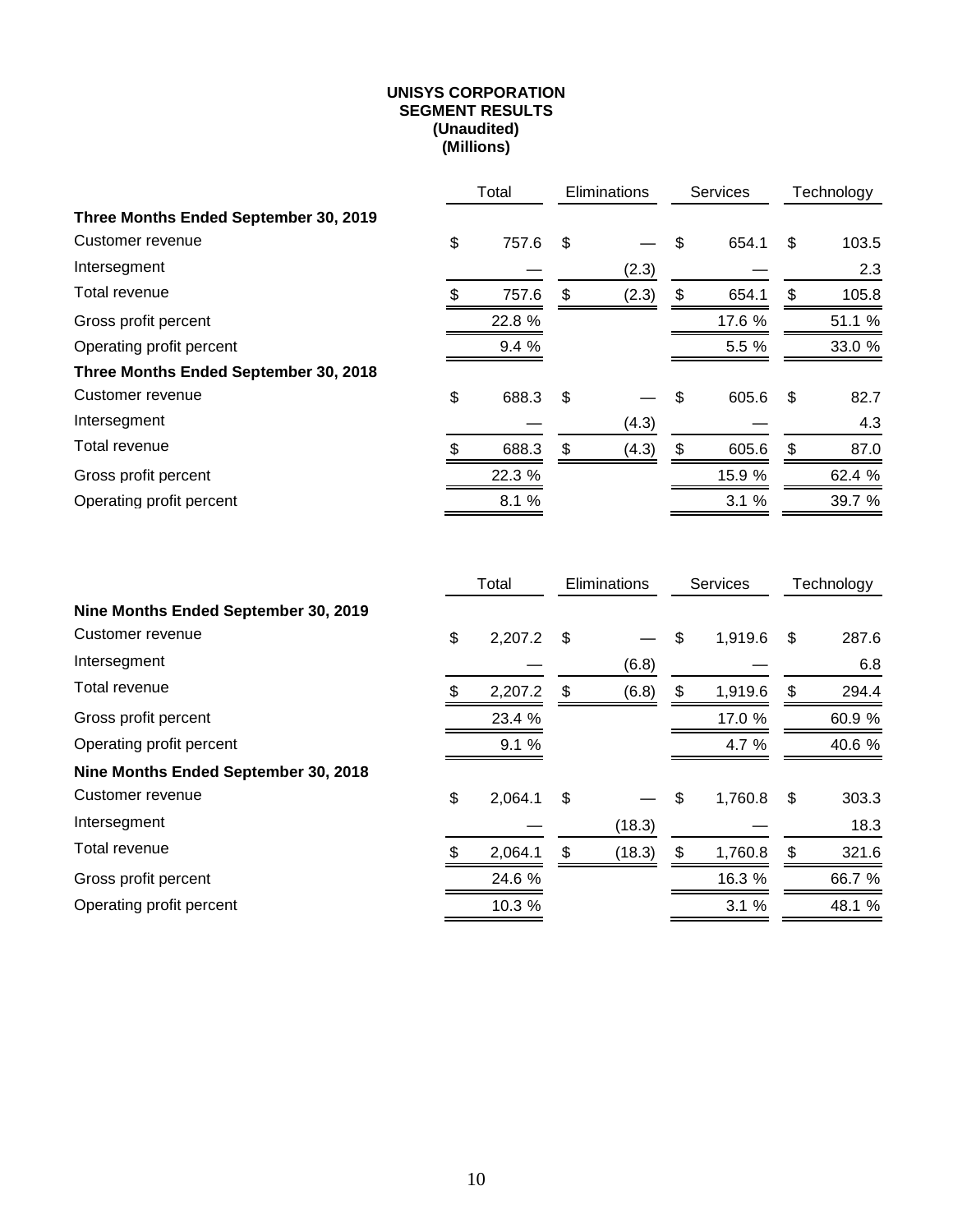#### **UNISYS CORPORATION CONSOLIDATED BALANCE SHEETS (Unaudited) (Millions)**

|                                                | September 30, |              | December 31,<br>2018 |           |
|------------------------------------------------|---------------|--------------|----------------------|-----------|
| <b>Assets</b>                                  |               |              |                      |           |
| Current assets:                                |               |              |                      |           |
| Cash and cash equivalents                      | \$            | $425.4$ \$   |                      | 605.0     |
| Accounts receivable, net                       |               | 504.4        |                      | 509.2     |
| Contract assets                                |               | 38.3         |                      | 29.7      |
| Inventories:                                   |               |              |                      |           |
| Parts and finished equipment                   |               | 15.0         |                      | 14.0      |
| Work in process and materials                  |               | 13.2         |                      | 13.3      |
| Prepaid expenses and other current assets      |               | 122.7        |                      | 130.2     |
| <b>Total current assets</b>                    |               | 1,119.0      |                      | 1,301.4   |
| Properties                                     |               | 799.0        |                      | 800.2     |
| Less-Accumulated depreciation and amortization |               | 676.6        |                      | 678.9     |
| Properties, net                                |               | 122.4        |                      | 121.3     |
| Outsourcing assets, net                        |               | 208.3        |                      | 216.4     |
| Marketable software, net                       |               | 183.3        |                      | 162.1     |
| Operating lease right-of-use assets            |               | 126.8        |                      |           |
| Prepaid postretirement assets                  |               | 150.4        |                      | 147.6     |
| Deferred income taxes                          |               | 102.0        |                      | 109.3     |
| Goodwill                                       |               | 176.2        |                      | 177.8     |
| Restricted cash                                |               | 7.9          |                      | 19.1      |
| Other long-term assets                         |               | 209.5        |                      | 202.6     |
| <b>Total assets</b>                            | \$            | 2,405.8      | \$                   | 2,457.6   |
| <b>Liabilities and deficit</b>                 |               |              |                      |           |
| <b>Current liabilities:</b>                    |               |              |                      |           |
| Current maturities of long-term-debt           | \$            | 13.4         | -\$                  | 10.0      |
| Accounts payable                               |               | 240.6        |                      | 268.9     |
| Deferred revenue                               |               | 236.0        |                      | 294.4     |
| Other accrued liabilities                      |               | 362.9        |                      | 350.0     |
| <b>Total current liabilities</b>               |               | 852.9        |                      | 923.3     |
| Long-term debt                                 |               | 563.6        |                      | 642.8     |
| Long-term postretirement liabilities           |               | 1,830.5      |                      | 1,956.5   |
| Long-term deferred revenue                     |               | 142.4        |                      | 157.2     |
| Long-term operating lease liabilities          |               | 83.8         |                      |           |
| Other long-term liabilities                    |               | 50.0         |                      | 77.4      |
| Commitments and contingencies                  |               |              |                      |           |
| <b>Total deficit</b>                           |               | (1, 117.4)   |                      | (1,299.6) |
| <b>Total liabilities and deficit</b>           | \$            | $2,405.8$ \$ |                      | 2,457.6   |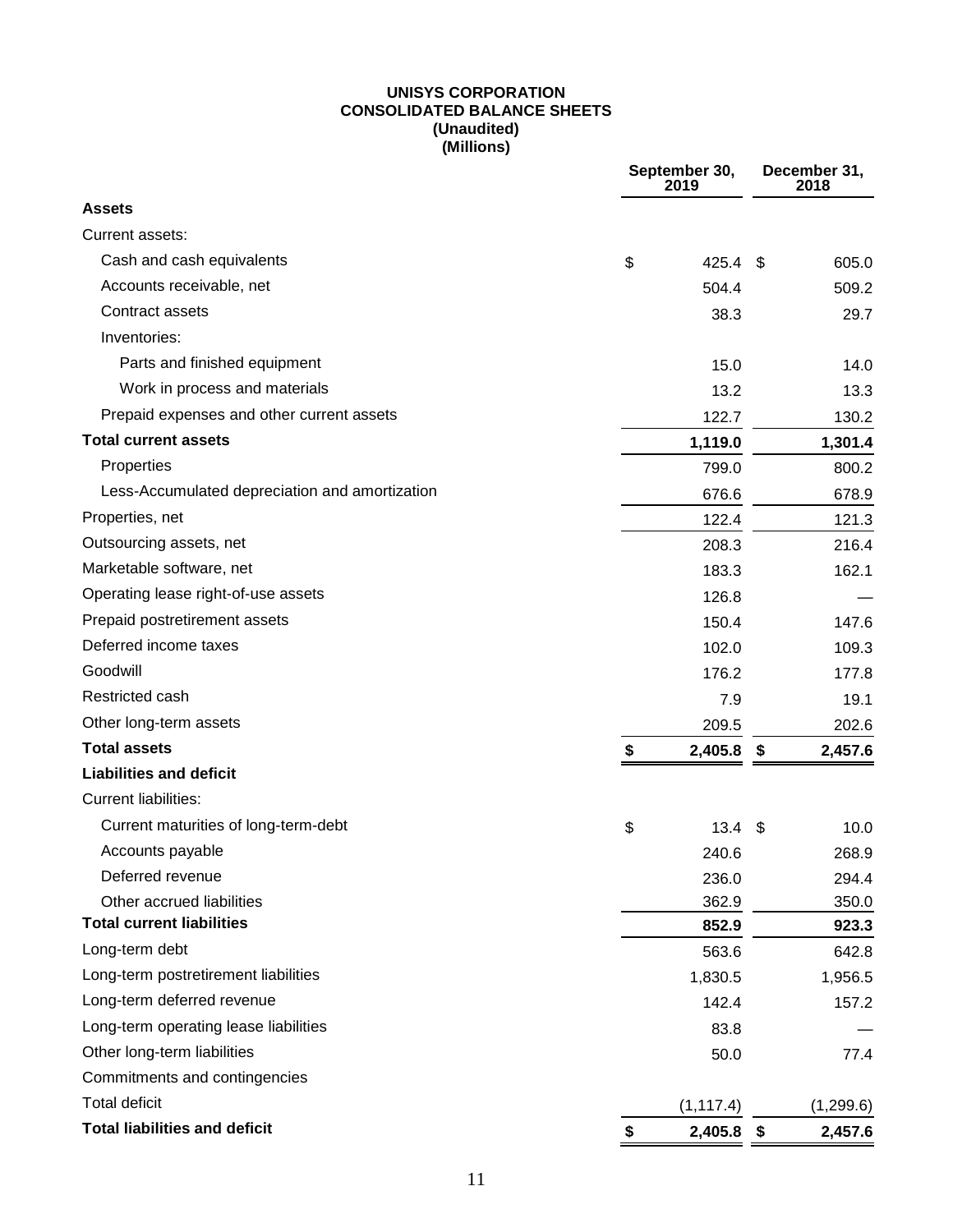#### **UNISYS CORPORATION CONSOLIDATED STATEMENTS OF CASH FLOWS (Unaudited) (Millions)**

|                                                                                             | <b>Nine Months Ended</b><br>September 30, |            |
|---------------------------------------------------------------------------------------------|-------------------------------------------|------------|
|                                                                                             | 2019                                      | 2018       |
| Cash flows from operating activities                                                        |                                           |            |
| Consolidated net income                                                                     | \$<br>3.6                                 | \$<br>54.7 |
| Adjustments to reconcile consolidated net income to net cash used for operating activities: |                                           |            |
| Foreign currency transaction losses                                                         | 7.2                                       | 1.1        |
| Non-cash interest expense                                                                   | 7.5                                       | 7.8        |
| Loss on debt exchange                                                                       | 20.2                                      |            |
| Employee stock compensation                                                                 | 10.1                                      | 10.0       |
| Depreciation and amortization of properties                                                 | 26.7                                      | 31.2       |
| Depreciation and amortization of outsourcing assets                                         | 47.3                                      | 48.7       |
| Amortization of marketable software                                                         | 35.0                                      | 42.8       |
| Other non-cash operating activities                                                         | (0.8)                                     | (2.6)      |
| Loss on disposal of capital assets                                                          | 1.3                                       | 0.6        |
| Gain on sale of properties                                                                  |                                           | (7.3)      |
| Postretirement contributions                                                                | (82.3)                                    | (124.5)    |
| Postretirement expense                                                                      | 71.5                                      | 58.2       |
| Decrease in deferred income taxes, net                                                      | 1.0                                       | 9.3        |
| Changes in operating assets and liabilities:                                                |                                           |            |
| Receivables, net                                                                            | (17.4)                                    | (69.3)     |
| Inventories                                                                                 | (1.7)                                     | (1.3)      |
| Accounts payable and other accrued liabilities                                              | (173.4)                                   | (144.1)    |
| Other liabilities                                                                           | 33.1                                      | (1.5)      |
| Other assets                                                                                | 9.3                                       | 8.8        |
| Net cash used for operating activities                                                      | (1.8)                                     | (77.4)     |
| Cash flows from investing activities                                                        |                                           |            |
| Proceeds from investments                                                                   | 2,824.9                                   | 2,889.3    |
| Purchases of investments                                                                    | (2,835.8)                                 | (2,892.4)  |
| Investment in marketable software                                                           | (56.2)                                    | (61.7)     |
| Capital additions of properties                                                             | (29.1)                                    | (25.0)     |
| Capital additions of outsourcing assets                                                     | (44.4)                                    | (54.4)     |
| Net proceeds from sale of properties                                                        | (0.2)                                     | 19.2       |
| Other                                                                                       | (0.9)                                     | (0.9)      |
| Net cash used for investing activities                                                      | (141.7)                                   | (125.9)    |
| <b>Cash flows from financing activities</b>                                                 |                                           |            |
| Cash paid in connection with debt exchange                                                  | (56.3)                                    |            |
| Proceeds from capped call transactions                                                      | 7.2                                       |            |
| Proceeds from issuance of long-term debt                                                    | 28.6                                      |            |
| Payments of long-term debt                                                                  | (12.2)                                    | (2.0)      |
| <b>Financing fees</b>                                                                       |                                           | (0.2)      |
| Other                                                                                       | (4.6)                                     | (2.2)      |
| Net cash used for financing activities                                                      | (37.3)                                    | (4.4)      |
| Effect of exchange rate changes on cash, cash equivalents and restricted cash               | (10.0)                                    | (22.5)     |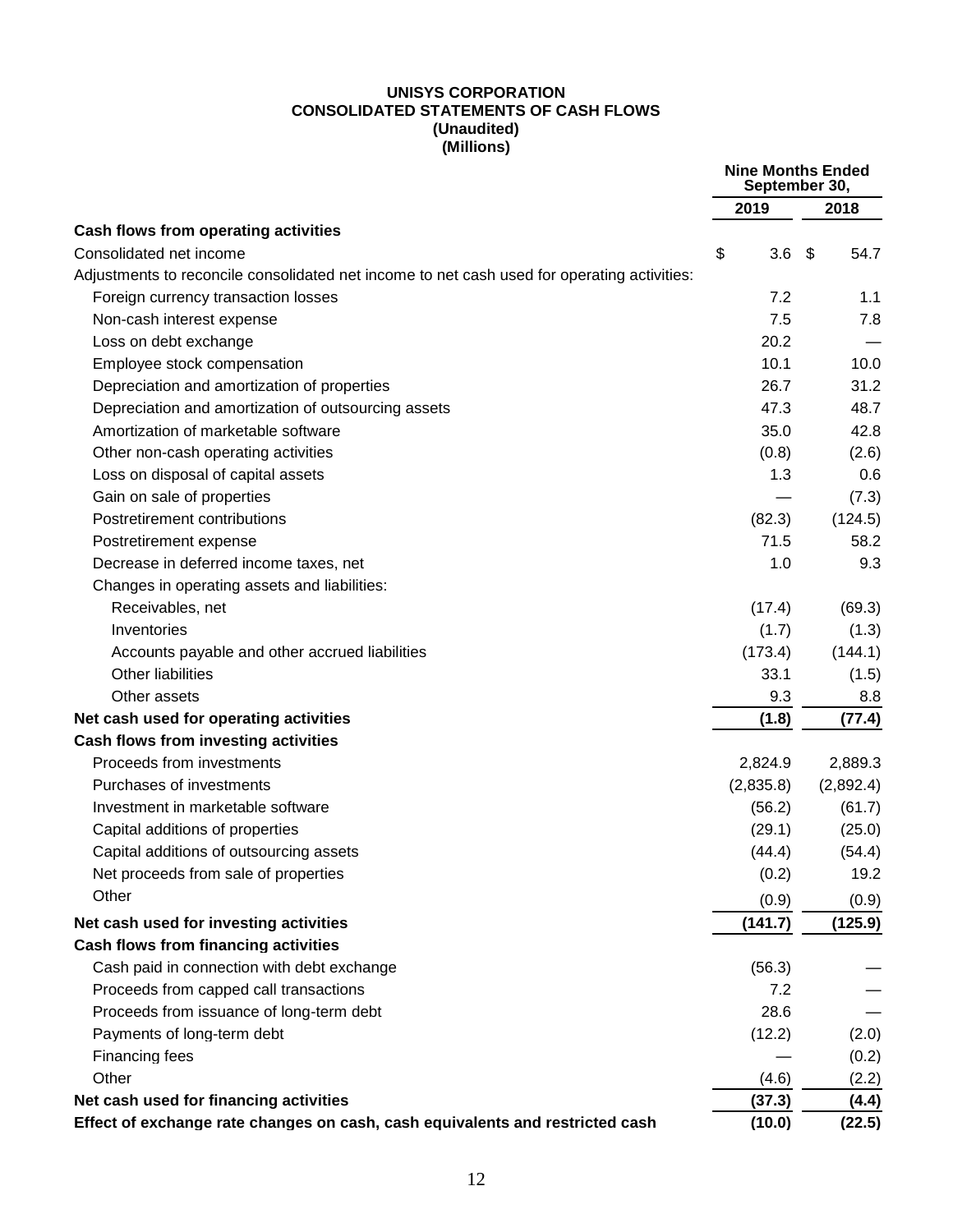| Decrease in cash, cash equivalents and restricted cash          | (190.8)  | (230.2) |
|-----------------------------------------------------------------|----------|---------|
| Cash, cash equivalents and restricted cash, beginning of period | 624.1    | 764.1   |
| Cash, cash equivalents and restricted cash, end of period       | 433.3 \$ | 533.9   |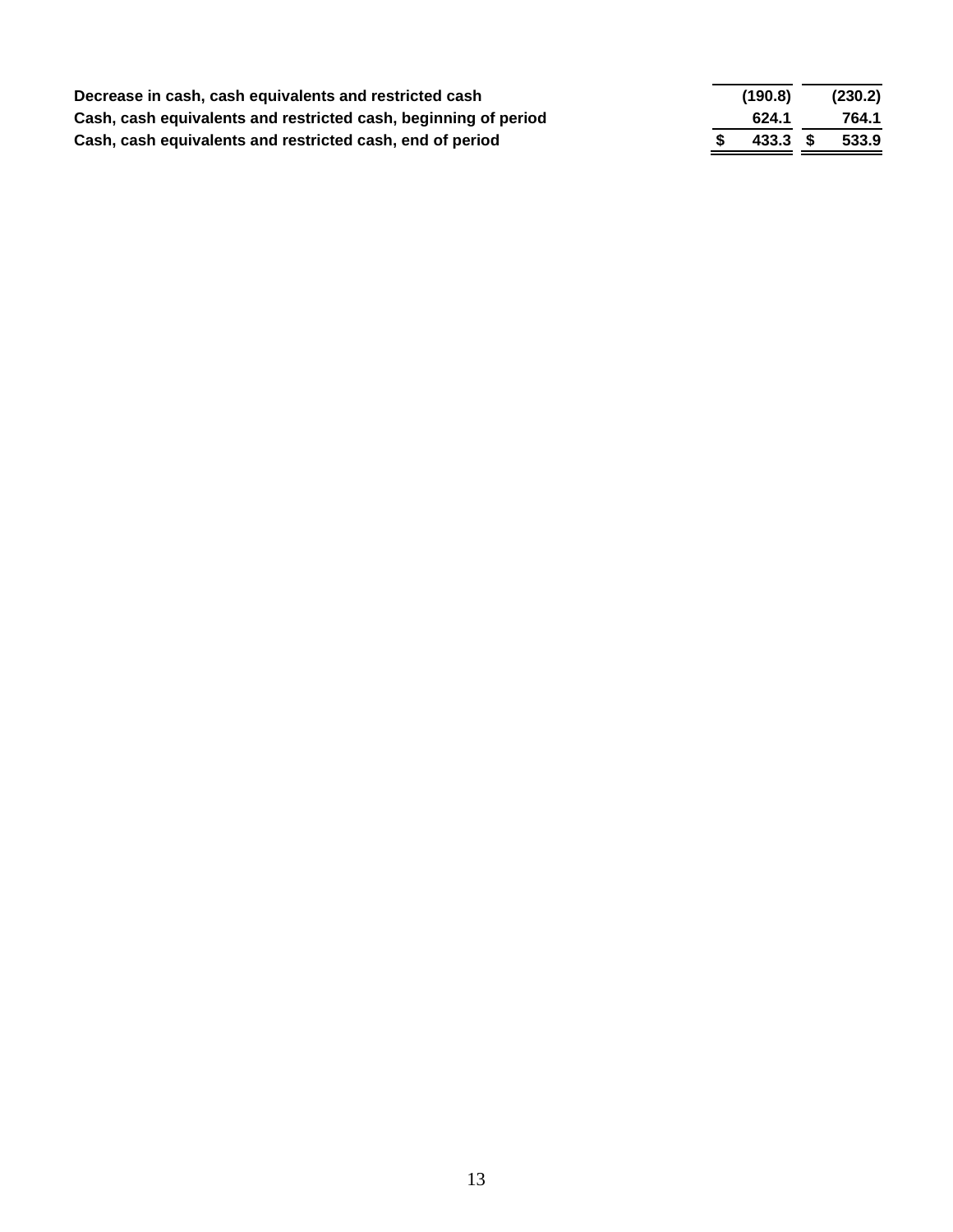#### **UNISYS CORPORATION RECONCILIATIONS OF SELECTED GAAP MEASURES TO NON-GAAP MEASURES (Unaudited) (Millions, except per share data)**

|                                                                                                |                             | <b>Three Months Ended</b><br>September 30, |             |      |        |    |             | <b>Nine Months Ended</b><br>September 30, |        |
|------------------------------------------------------------------------------------------------|-----------------------------|--------------------------------------------|-------------|------|--------|----|-------------|-------------------------------------------|--------|
|                                                                                                |                             |                                            | 2019        |      | 2018   |    | 2019        |                                           | 2018   |
| <b>GAAP net income (loss) attributable to Unisys</b><br><b>Corporation common shareholders</b> |                             | \$                                         | $(13.2)$ \$ |      | 6.1    | \$ | $(6.4)$ \$  |                                           | 50.5   |
| Topic 606 adjustment:                                                                          | pretax                      |                                            |             |      |        |    |             |                                           | (53.0) |
|                                                                                                | tax                         |                                            |             |      |        |    |             |                                           | 5.3    |
|                                                                                                | net of tax                  |                                            |             |      |        |    |             |                                           | (47.7) |
| Postretirement expense:                                                                        | pretax                      |                                            | 24.4        |      | 19.7   |    | 71.5        |                                           | 58.2   |
|                                                                                                | tax                         |                                            | 0.1         |      | 0.3    |    | 0.2         |                                           | 0.8    |
|                                                                                                | net of tax                  |                                            | 24.5        |      | 20.0   |    | 71.7        |                                           | 59.0   |
| Debt exchange, cost reduction and other                                                        |                             |                                            |             |      |        |    |             |                                           |        |
| expenses:                                                                                      | pretax                      |                                            | 18.4        |      | (4.0)  |    | 29.0        |                                           | (6.2)  |
|                                                                                                | tax                         |                                            | (0.8)       |      | 0.1    |    | (1.8)       |                                           | 0.2    |
|                                                                                                | net of tax                  |                                            | 17.6        |      | (3.9)  |    | 27.2        |                                           | (6.0)  |
|                                                                                                | minority interest           |                                            | 3.4         |      | 1.5    |    | 6.6         |                                           | 1.5    |
|                                                                                                | net of minority<br>interest |                                            | 21.0        |      | (2.4)  |    | 33.8        |                                           | (4.5)  |
| Non-GAAP net income attributable to Unisys<br><b>Corporation common shareholders</b>           |                             |                                            | 32.3        |      | 23.7   |    | 99.1        |                                           | 57.3   |
| Add interest expense on convertible notes                                                      |                             |                                            | 3.2         |      | 4.9    |    | 13.2        |                                           | 14.6   |
| Non-GAAP net income attributable to Unisys<br>Corporation for diluted earnings per share       |                             | S                                          | 35.5        | \$   | 28.6   | S  | $112.3$ \$  |                                           | 71.9   |
| Weighted average shares (thousands)                                                            |                             |                                            | 58,245      |      | 51,021 |    | 53,815      |                                           | 50,918 |
| Plus incremental shares from assumed conversion:                                               |                             |                                            |             |      |        |    |             |                                           |        |
|                                                                                                | Employee stock<br>plans     |                                            | 341         |      | 697    |    | 395         |                                           | 479    |
|                                                                                                | Convertible<br>notes        |                                            | 13,951      |      | 21,868 |    | 19,229      |                                           | 21,868 |
| Non-GAAP adjusted weighted average shares                                                      |                             |                                            | 72,537      |      | 73,586 |    | 73,439      |                                           | 73,265 |
| Diluted earnings (loss) per share                                                              |                             |                                            |             |      |        |    |             |                                           |        |
| <b>GAAP basis</b>                                                                              |                             |                                            |             |      |        |    |             |                                           |        |
| GAAP net income (loss) attributable to Unisys Corporation<br>for diluted earnings per share    |                             | \$                                         | $(13.2)$ \$ |      | 6.1    | \$ | $(6.4)$ \$  |                                           | 65.1   |
| Divided by adjusted weighted average shares                                                    |                             |                                            | 58,245      |      | 51,718 |    | 53,815      |                                           | 73,265 |
| GAAP diluted earnings (loss) per share                                                         |                             |                                            | (0.23)      | - \$ | 0.12   | \$ | $(0.12)$ \$ |                                           | 0.89   |
| <b>Non-GAAP basis</b>                                                                          |                             |                                            |             |      |        |    |             |                                           |        |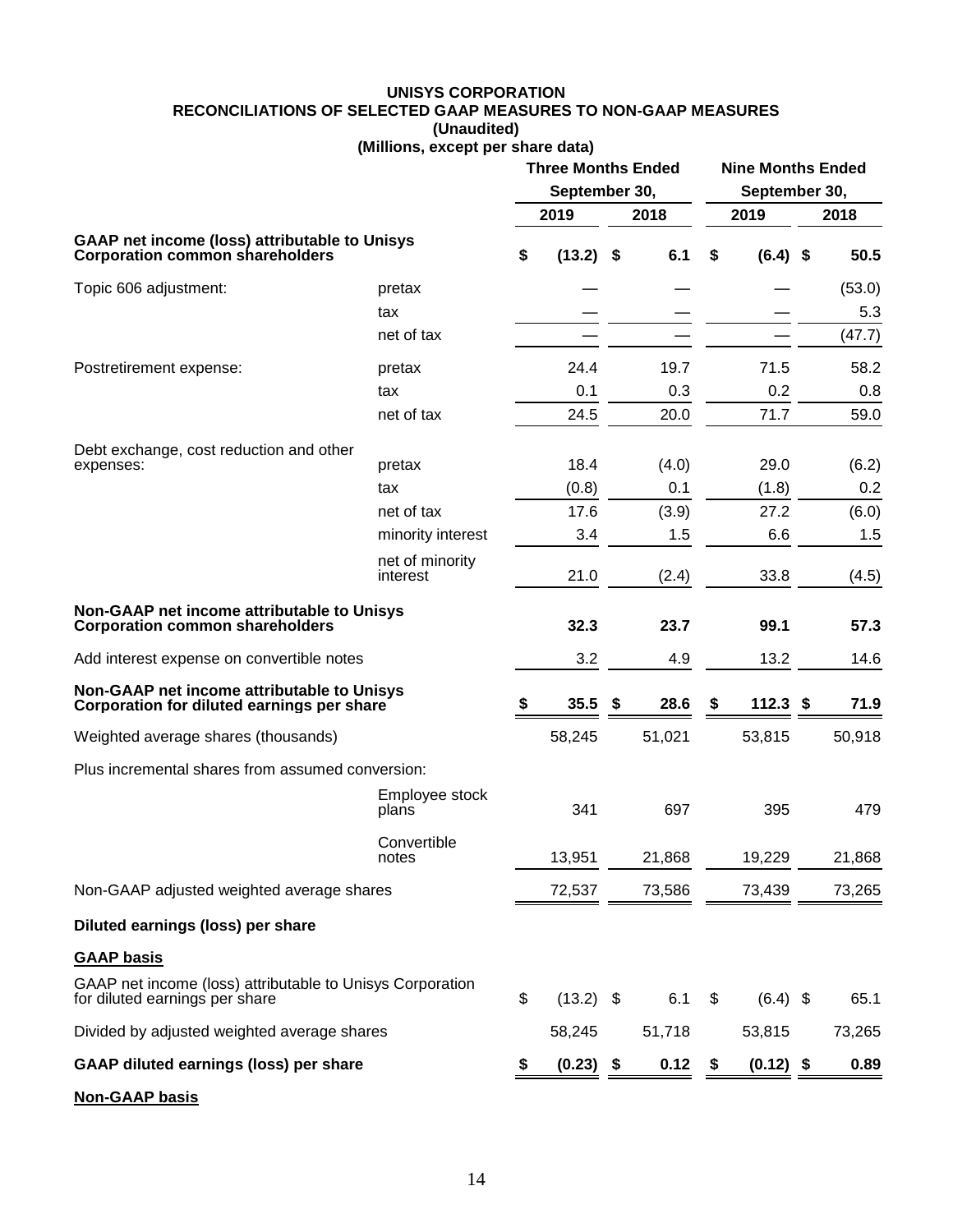| Non-GAAP diluted earnings per share                                                      | 0.49 S             | 0.39    | 1.53 S     | 0.98   |
|------------------------------------------------------------------------------------------|--------------------|---------|------------|--------|
| Divided by Non-GAAP adjusted weighted average shares                                     | 72.537             | 73.586  | 73.439     | 73.265 |
| Non-GAAP net income attributable to Unisys Corporation for<br>diluted earnings per share | $35.5 \text{ } $s$ | 28.6 \$ | $112.3$ \$ | 71.9   |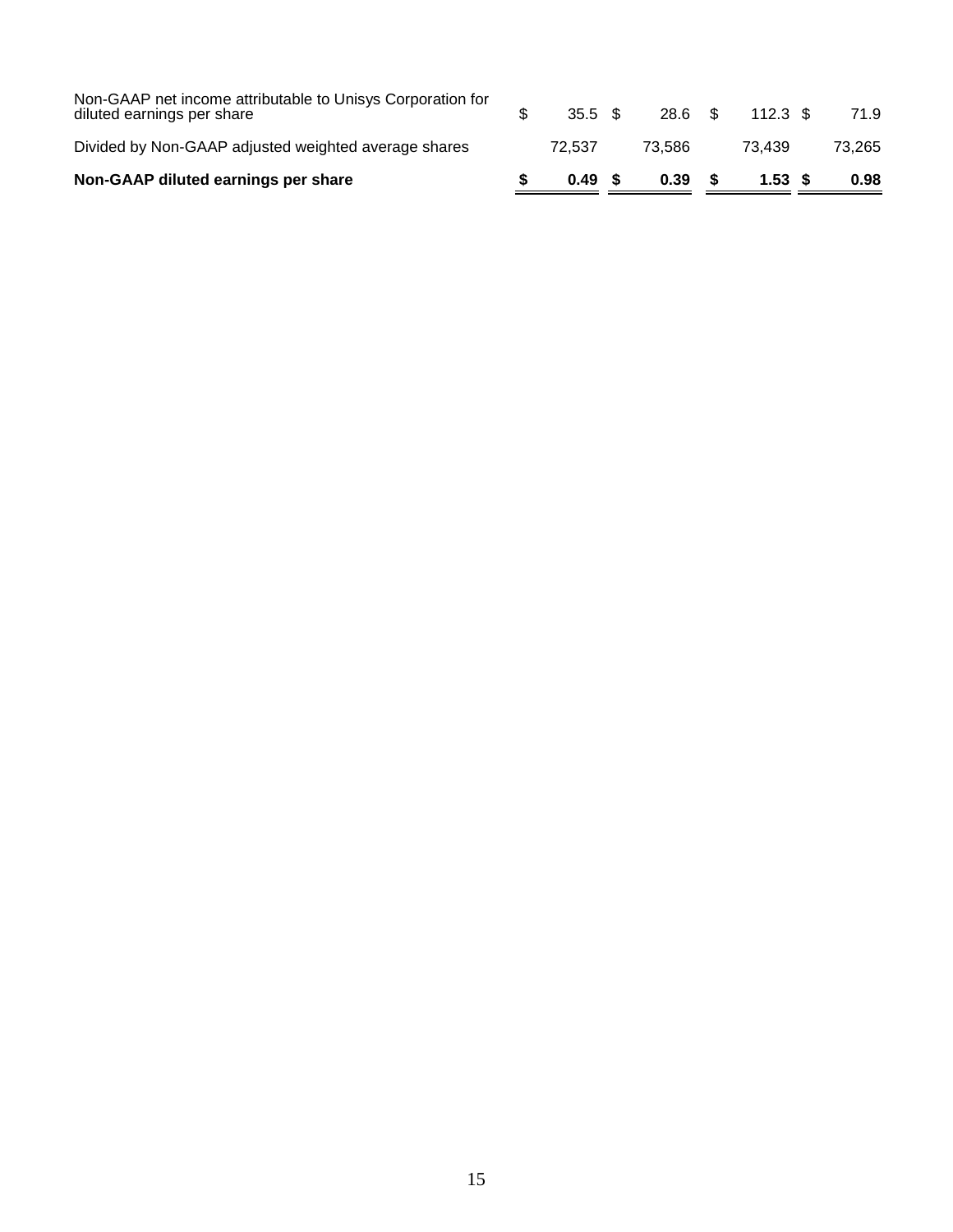#### **UNISYS CORPORATION RECONCILIATIONS OF GAAP TO NON-GAAP (Unaudited) (Millions)**

## **FREE CASH FLOW**

|                                                          | <b>Three Months Ended</b> |               |   |        |   | <b>Nine Months Ended</b> |  |         |  |  |
|----------------------------------------------------------|---------------------------|---------------|---|--------|---|--------------------------|--|---------|--|--|
|                                                          |                           | September 30, |   |        |   | September 30,            |  |         |  |  |
|                                                          |                           | 2019          |   | 2018   |   | 2019                     |  | 2018    |  |  |
| Cash provided by (used for) operations                   | \$                        | 17.7          | S | (15.5) | 5 | $(1.8)$ \$               |  | (77.4)  |  |  |
| Additions to marketable software                         |                           | (19.0)        |   | (20.6) |   | (56.2)                   |  | (61.7)  |  |  |
| Additions to properties                                  |                           | (8.3)         |   | (15.1) |   | (29.1)                   |  | (25.0)  |  |  |
| Additions to outsourcing assets                          |                           | (4.7)         |   | (12.0) |   | (44.4)                   |  | (54.4)  |  |  |
| Free cash flow                                           |                           | (14.3)        |   | (63.2) |   | (131.5)                  |  | (218.5) |  |  |
| Postretirement funding                                   |                           | 34.6          |   | 51.6   |   | 82.3                     |  | 124.5   |  |  |
| Cost reduction and other payments, net of reimbursements |                           | 15.2          |   | 5.2    |   | 37.1                     |  | 32.2    |  |  |
| Adjusted free cash flow                                  | ፍ                         | $35.5$ \$     |   | (6.4)  |   | $(12.1)$ \$              |  | (61.8)  |  |  |
|                                                          |                           |               |   |        |   |                          |  |         |  |  |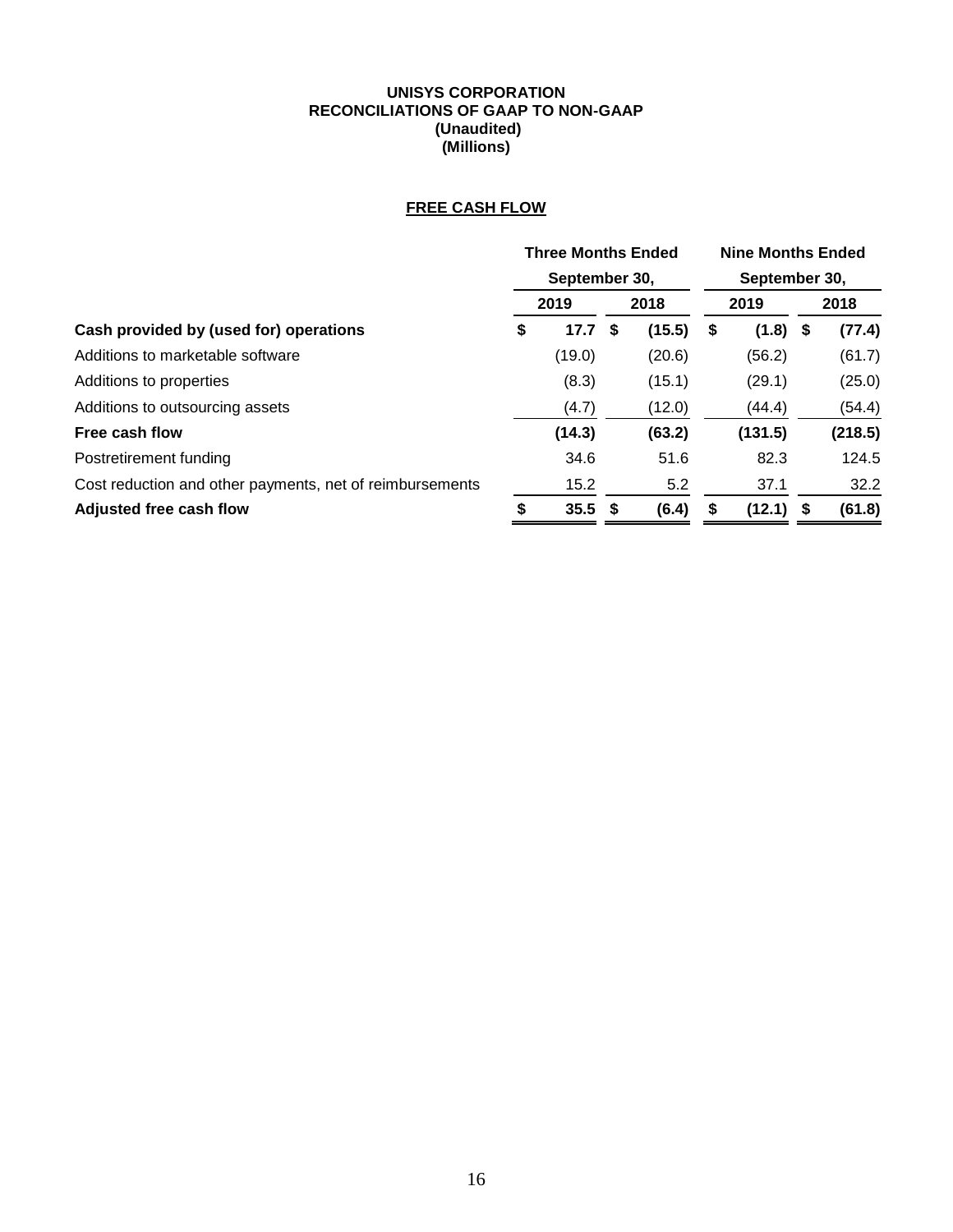#### **UNISYS CORPORATION RECONCILIATIONS OF GAAP TO NON-GAAP (Unaudited) (Millions)**

## **EBITDA**

|                                                                                         | <b>Three Months Ended</b> |               |                           |       |                           | <b>Nine Months Ended</b> |    |        |  |  |  |
|-----------------------------------------------------------------------------------------|---------------------------|---------------|---------------------------|-------|---------------------------|--------------------------|----|--------|--|--|--|
|                                                                                         |                           | September 30, |                           |       | September 30,             |                          |    |        |  |  |  |
|                                                                                         |                           | 2019          |                           | 2018  |                           | 2019                     |    | 2018   |  |  |  |
| Net income (loss) attributable to Unisys Corporation<br>common shareholders             |                           | $(13.2)$ \$   |                           | 6.1   | S.                        | $(6.4)$ \$               |    | 50.5   |  |  |  |
| Net income attributable to noncontrolling interests                                     |                           | 3.8           |                           | 0.9   |                           | 10.0                     |    | 4.2    |  |  |  |
| Interest expense, net of interest income of \$2.8, \$2.7, \$8.6,<br>\$9.0 respectively* |                           | 12.4          |                           | 13.2  |                           | 38.3                     |    | 39.2   |  |  |  |
| Provision for income taxes                                                              |                           | 15.9          |                           | 15.2  |                           | 41.8                     |    | 50.4   |  |  |  |
| Depreciation                                                                            |                           | 24.5          |                           | 26.4  |                           | 74.0                     |    | 79.9   |  |  |  |
| Amortization                                                                            |                           | 13.4          |                           | 14.2  |                           | 35.0                     |    | 42.8   |  |  |  |
| <b>EBITDA</b>                                                                           | S.                        | $56.8$ \$     |                           | 76.0  | S                         | $192.7$ \$               |    | 267.0  |  |  |  |
| Topic 606 adjustment                                                                    | \$                        |               | $\boldsymbol{\mathsf{S}}$ |       | $\boldsymbol{\mathsf{S}}$ |                          | \$ | (53.0) |  |  |  |
| Postretirement expense                                                                  |                           | 24.4          |                           | 19.7  |                           | 71.5                     |    | 58.2   |  |  |  |
| Debt exchange, cost reduction and other expenses**                                      |                           | 18.4          |                           | (4.0) |                           | 27.9                     |    | (6.2)  |  |  |  |
| Non-cash share based expense                                                            |                           | 2.8           |                           | 2.7   |                           | 10.1                     |    | 10.0   |  |  |  |
| Other (income) expense adjustment***                                                    |                           | 3.8           |                           | 1.7   |                           | 14.9                     |    | 12.0   |  |  |  |
| <b>Adjusted EBITDA</b>                                                                  | S                         | 106.2         | \$                        | 96.1  | S                         | 317.1                    | S  | 288.0  |  |  |  |

\*Included in other (income) expense, net on the consolidated statements of income

\*\*Reduced for depreciation and amortization included above

\*\*\*Other (income) expense, net as reported on the consolidated statements of income less postretirement expense, interest income and items included in debt exchange, cost reduction and other expenses

|                                                            |    | <b>Three Months Ended</b><br>September 30, |      |        | <b>Nine Months Ended</b><br>September 30, |           |      |         |  |
|------------------------------------------------------------|----|--------------------------------------------|------|--------|-------------------------------------------|-----------|------|---------|--|
|                                                            |    | 2019                                       | 2018 |        | 2019                                      |           | 2018 |         |  |
| Revenue                                                    | \$ | 757.6                                      | - \$ | 688.3  | \$                                        | 2,207.2   | -S   | 2,064.1 |  |
| Non-GAAP revenue                                           | \$ | 750.8                                      | - \$ | 685.2  | \$                                        | 2,191.9   | \$.  | 2,008.0 |  |
| Net income as a percentage of revenue                      |    | (1.7) %                                    |      | 0.9%   |                                           | $(0.3)$ % |      | 2.4%    |  |
| Non-GAAP net income as a percentage of Non-GAAP<br>revenue |    | $4.3\%$                                    |      | 3.5%   |                                           | 4.5%      |      | 2.9%    |  |
| Adjusted EBITDA as a percentage of Non-GAAP revenue        |    | 14.1 %                                     |      | 14.0 % |                                           | 14.5%     |      | 14.3 %  |  |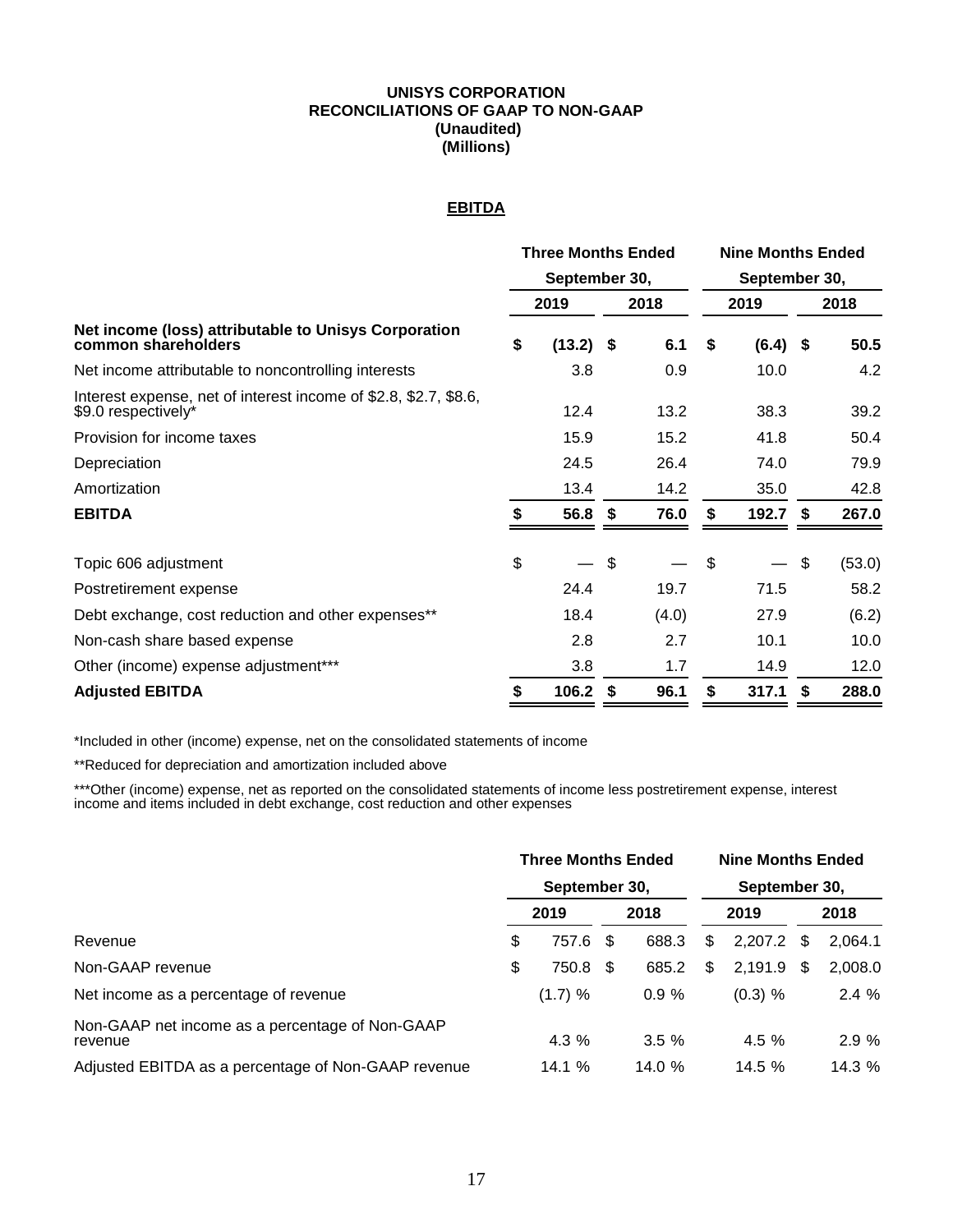#### **UNISYS CORPORATION RECONCILIATIONS OF GAAP SEGMENT REPORTING TO NON-GAAP SEGMENT REPORTING (Unaudited) (Millions)**

|                                  |               | <b>Three Months Ended</b> |                           |        |               | <b>Nine Months Ended</b> |    |         |  |
|----------------------------------|---------------|---------------------------|---------------------------|--------|---------------|--------------------------|----|---------|--|
| <b>Services Segment</b>          | September 30, |                           |                           |        | September 30, |                          |    |         |  |
|                                  | 2019          |                           | 2018                      | 2019   |               | 2018                     |    |         |  |
| <b>GAAP total revenue</b>        | \$            | 654.1                     | \$                        | 605.6  | \$            | 1,919.6                  | \$ | 1,760.8 |  |
| Restructuring reimbursement      |               | (6.8)                     |                           | (3.1)  |               | (15.3)                   |    | (3.1)   |  |
| <b>Non-GAAP revenue</b>          | \$            | 647.3                     | \$                        | 602.5  | \$            | 1,904.3                  | \$ | 1,757.7 |  |
| <b>GAAP gross margin</b>         | \$            | 115.4                     | \$                        | 96.1   | S             | 325.9                    | \$ | 286.9   |  |
| Restructuring reimbursement      |               | (6.8)                     |                           | (3.1)  |               | (15.3)                   |    | (3.1)   |  |
| <b>Non-GAAP gross margin</b>     | \$            | 108.6                     | \$                        | 93.0   | \$            | 310.6                    | \$ | 283.8   |  |
| <b>GAAP operating profit</b>     | \$            | 36.1                      | \$                        | 18.6   | \$            | 90.5                     | \$ | 54.3    |  |
| Restructuring reimbursement      |               | (6.8)                     |                           | (3.1)  |               | (15.3)                   |    | (3.1)   |  |
| <b>Non-GAAP operating profit</b> | \$            | 29.3                      | \$                        | 15.5   | \$            | 75.2                     | \$ | 51.2    |  |
| <b>GAAP gross margin %</b>       |               | 17.6 %                    |                           | 15.9 % |               | 17.0 %                   |    | 16.3 %  |  |
| Non-GAAP gross margin %          |               | 16.8 %                    |                           | 15.4 % |               | 16.3 %                   |    | 16.1 %  |  |
| <b>GAAP operating profit %</b>   |               | 5.5 %                     |                           | 3.1%   |               | 4.7 %                    |    | 3.1%    |  |
| Non-GAAP operating profit %      |               | 4.5 %                     |                           | 2.6%   |               | 3.9%                     |    | 2.9 %   |  |
|                                  |               | <b>Three Months Ended</b> |                           |        |               | <b>Nine Months Ended</b> |    |         |  |
|                                  |               |                           |                           |        |               |                          |    |         |  |
| <b>Technology Segment</b>        |               | September 30,             |                           |        |               | September 30,            |    |         |  |
|                                  |               | 2019                      |                           | 2018   |               | 2019                     |    | 2018    |  |
| <b>GAAP total revenue</b>        | \$            | 105.8                     | \$                        | 87.0   | \$            | 294.4                    | \$ | 321.6   |  |
| Topic 606 adjustment             |               |                           |                           |        |               |                          |    | (53.0)  |  |
| <b>Non-GAAP revenue</b>          | \$            | 105.8                     | \$                        | 87.0   | \$            | 294.4                    | \$ | 268.6   |  |
| <b>GAAP gross margin</b>         | \$            | 54.1                      | \$                        | 54.3   | \$            | 179.4                    | \$ | 214.4   |  |
| Topic 606 adjustment             |               |                           |                           |        |               |                          |    | (53.0)  |  |
| <b>Non-GAAP gross margin</b>     | \$            | 54.1                      | \$                        | 54.3   | \$            | 179.4                    | \$ | 161.4   |  |
| <b>GAAP operating profit</b>     | \$            | 34.9                      | \$                        | 34.5   | \$            | $119.4$ \$               |    | 154.7   |  |
| Topic 606 adjustment             |               |                           |                           |        |               |                          |    | (53.0)  |  |
| <b>Non-GAAP operating profit</b> | \$            | 34.9                      | $\boldsymbol{\mathsf{s}}$ | 34.5   | \$            | 119.4                    | \$ | 101.7   |  |
| <b>GAAP gross margin %</b>       |               | 51.1 %                    |                           | 62.4 % |               | 60.9 %                   |    | 66.7 %  |  |
| Non-GAAP gross margin %          |               | 51.1 %                    |                           | 62.4 % |               | 60.9 %                   |    | 60.1 %  |  |
| <b>GAAP operating profit %</b>   |               | 33.0 %                    |                           | 39.7 % |               | 40.6 %                   |    | 48.1 %  |  |